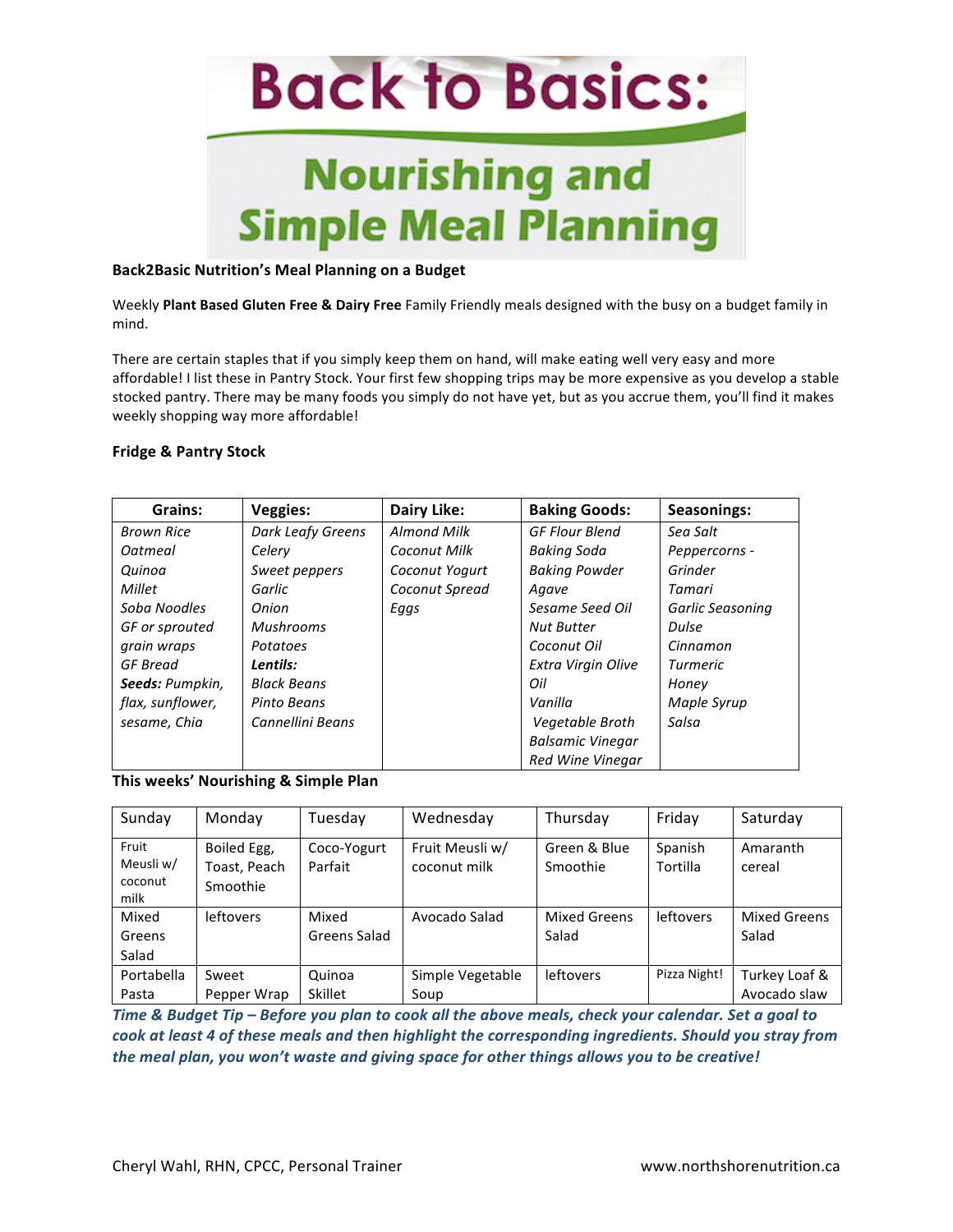## **Nourishing and Simple Meal Planning**

#### *Snack ideas for the masses:*

Often, we reach for snacks for reasons other than physical hunger. I always recommend that you check in to this space before you grab for food. Sometimes, snacks can play the role of blood sugar regulation so having them is beneficial if you need support in this area. I've provided a few healthy snack ideas here, mix and match at will keeping in tune that a snack should be just that, a snack; not a meal.

1 slice banana bread, recipe included  $-$  for full recipe see below grapes, keep in freezer and add frozen grapes to your water for a cold body cooling treat! Sliced tomatoes with sea salt & dulse

#### *Breakfasts, nourishing starts for happy and healthy days!*

*B2B* tip: Boiling eggs on Sunday night will give you a few quick grabs over the next few mornings. You *can boil* as many as a dozen, then add them to salads or enjoy them as a breakfast option

#### *Peach Smoothie*

2 cups frozen organic peaches 1 cup unsweetened coconut milk 1 cup vanilla coconut yogurt or Water – if you use water, you may want to sweeten with honey or figs. 8 - 10 Raw Almonds

Blend until smooth, enjoy! Serve with gluten free toast and a boiled egg.

#### *Coco-Yogurt Parfait*

1 Cup Coconut Yogurt, vanilla flavored % Cup Homemade Granola or favorite brand **1/<sub>2</sub>** Cup Mixed Berries ½ tsp Flax Seed

Layer yogurt, granola and fruit, sprinkle with flax seed.

#### *Fruit Muesli*

2 cups rolled oats  $%$  cup almonds, sliced (you can buy them in thin slices)  $\frac{1}{2}$  cup maple syrup 1 tsp vanilla extract pinch of sea salt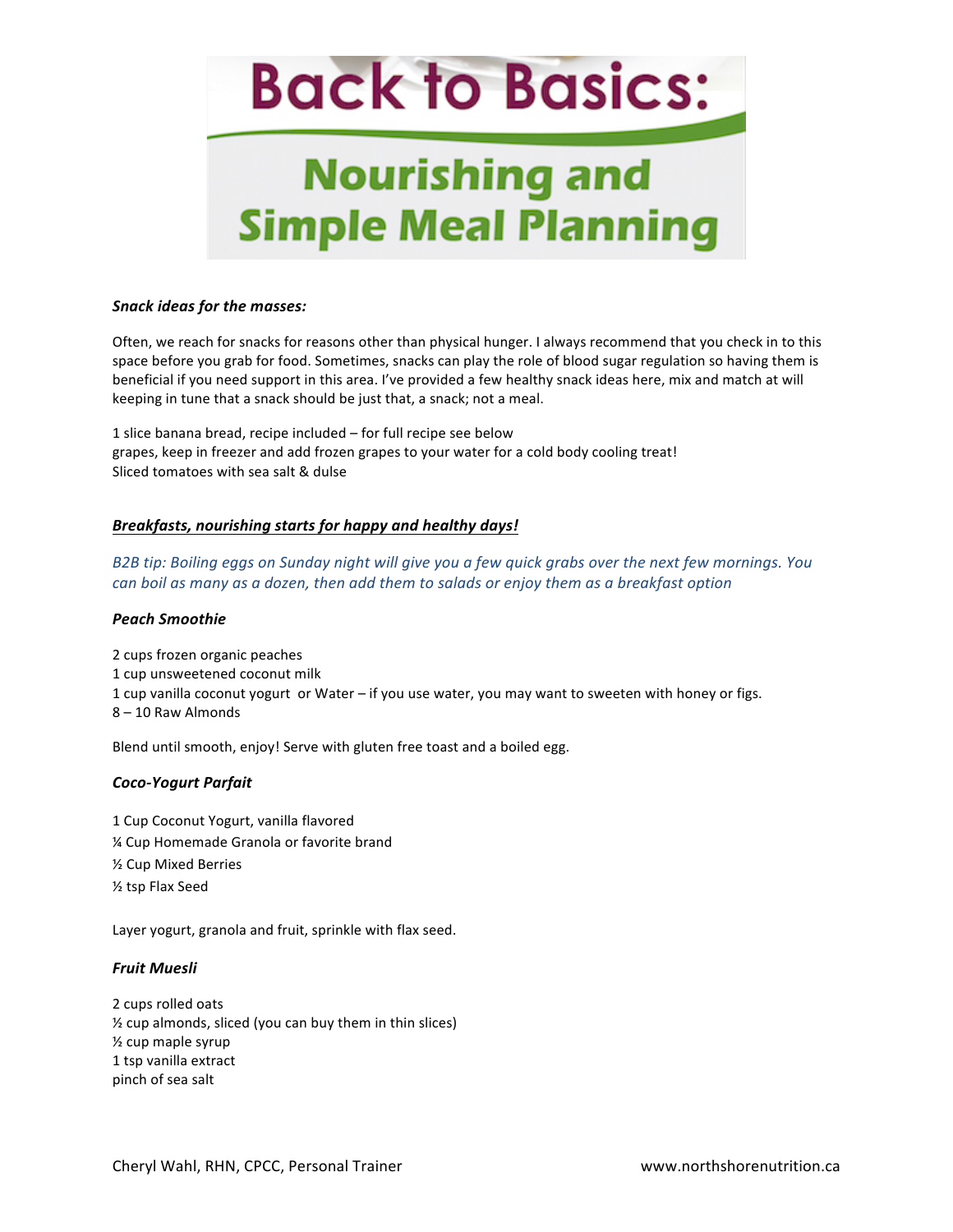## **Nourishing and Simple Meal Planning**

Fresh seasonal fruit - bananas, apples, berries (no citrus)

In a large bowl, mix all dry ingredients together. Add vanilla, maple syrup, salt and stir. Serve like cereal. Top with Almond or Coconut milk. Store any leftovers in your refrigerator.

#### *Green & Blue Smoothie*

1 cup frozen blueberries 2 pieces cubed watermelon 2 pieces cubed honey dew 2 tbsp celery 1 tbsp organic heritage tomatoes 1 tbsp red pepper 2/3 cup coconut yogurt 1 cup mixed spring greens 1 1/2 cups filtered water

Blend all ingredients until smooth. Enjoy while cool.

#### *Amaranth Cereal*

1 cup whole grain amaranth 2 cups almond or coconut milk 1/2 cup dried cherries 1/2 cup toasted chopped walnuts 1 tablespoon maple syrup 1/4 teaspoon ground cinnamon 1/8 teaspoon ground nutmeg

Place amaranth, milk and 1 cup water in a medium saucepot. Bring to a boil. Reduce heat to medium-low and simmer, stirring frequently, until most liquid is absorbed and amaranth is cooked through and tender, about 25 minutes. Stir in cherries, walnuts, maple syrup, cinnamon and nutmeg until combined. Serve hot.

#### *Spanish Egg Tortilla*

Olive oil 1 medium potato, peeled and cut into 1/2-inch cubes Salt and pepper to taste 4 eggs, lightly beaten 1 red pepper, finely chopped 1/<sub>2</sub> cup chopped spinach Chopped parsley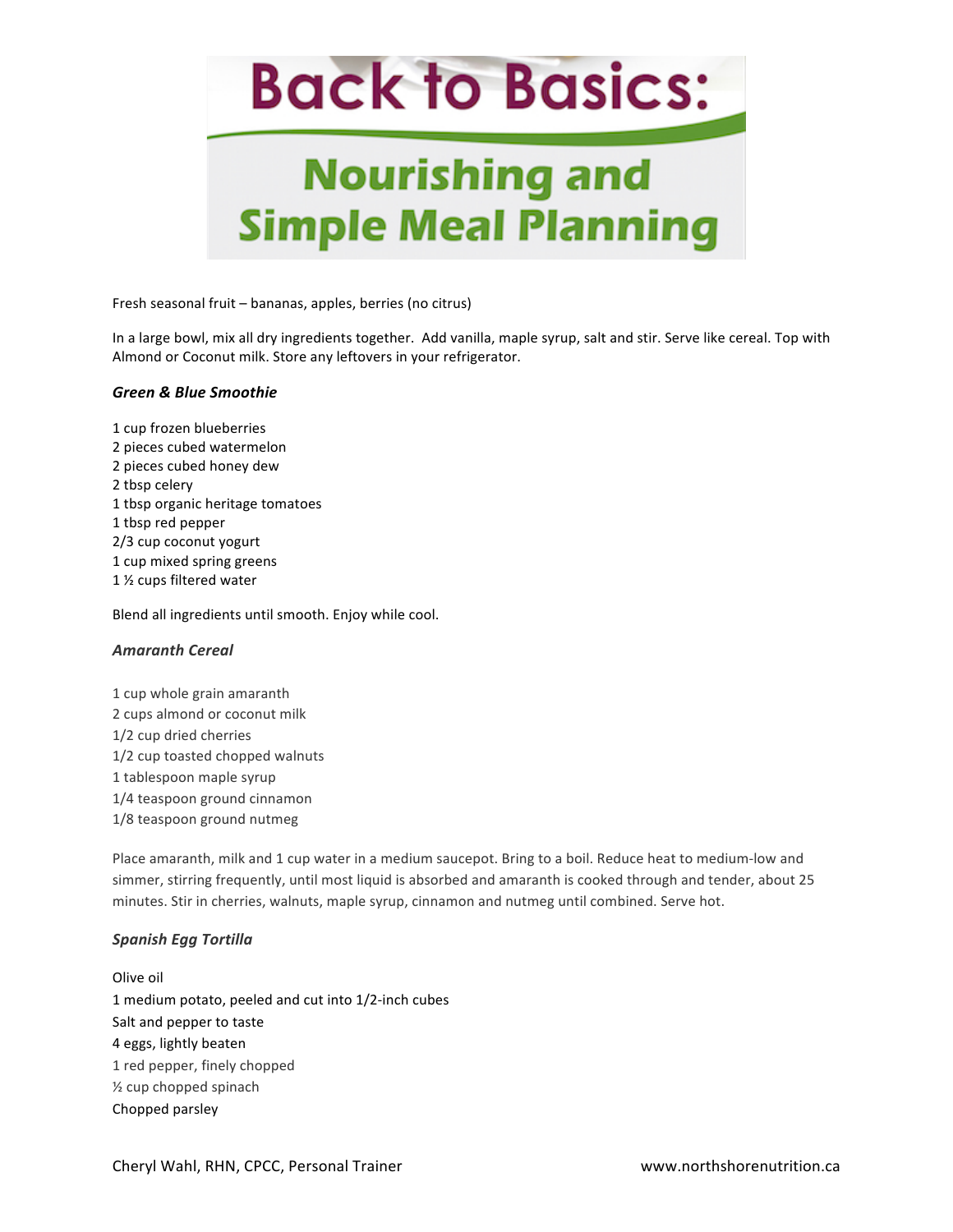## **Nourishing and Simple Meal Planning**

Heat 3 tablespoons oil over medium heat in an 8-inch skillet. Add potatoes, salt and pepper and cook until tender, about 15 minutes. Remove potatoes from skillet, drain on paper towels, and then stir them together with the eggs in a large bowl. Cook peppers and spinach until tender then remove from skillet, drain on paper towels and add to egg and potato mixture. Leave about 2 tablespoons oil in the skillet, or add more if necessary so that 2 tablespoons remain. Heat over medium high heat until very hot. Pour in egg mixture, rotating the skillet until it's evenly distributed. Lower the heat to medium and cook, moving the skillet constantly, until the tortilla is light golden underneath.

Slide the tortilla onto a plate and heat 1 more tablespoon oil in skillet. Flip tortilla over and return it to the skillet, golden side up. Continue cooking until browned underneath but still just moist inside. Transfer to a cutting board and set aside to let cool slightly. Cut into wedges and serve warm top with parsley.

### *Luscious Lunches*

Lunchtime can be simple or complex. If you prefer to have a heavier lunch, simply choose one of the dinner meals for this space and have a light salad at dinner time.

#### *Healthy Salad Dressings*

*Vinegar & Oil* 1 tsp balsamic vinegar  $\frac{1}{2}$  tsp extra virgin olive oil dash salt and pepper

*Avocado Dressing* ½ avocado 2 tsp fresh squeezed lemon juice dash salt and pepper

*Faux Ceasar* 2/3 cup firm silken tofu 1/4 cup water 1/4 cup lemon juice 2 tablespoons light soy or chickpea miso -watch for gluten! 1 tablespoon white wine vinegar 1 teaspoon Dijon mustard 2 cloves garlic Ground black pepper, to taste

Put all ingredients into a blender and purée until smooth.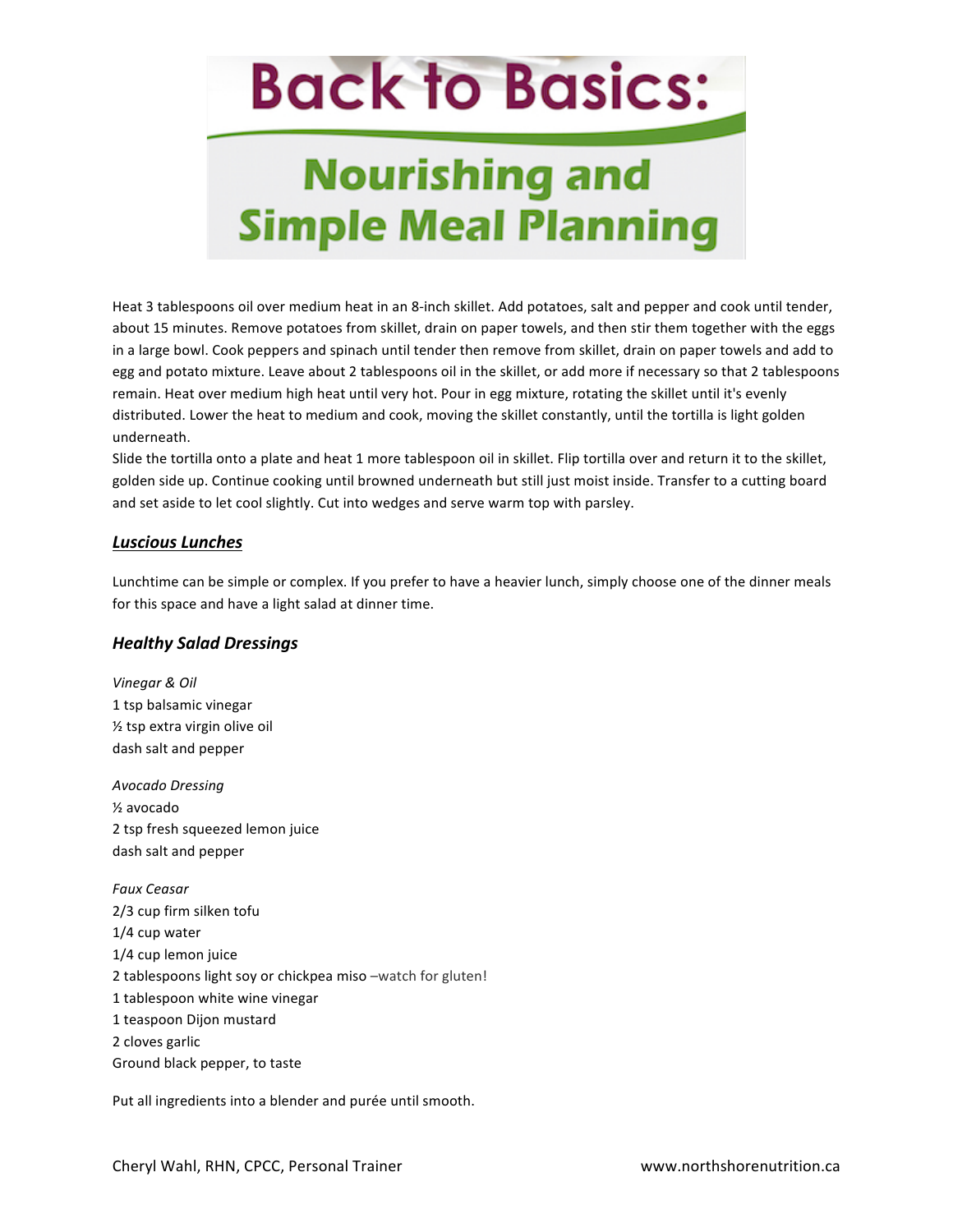## **Nourishing and Simple Meal Planning**

### *Avocado Salad*

1 Avocado per person 1/8 cup dandelion greens, cut into small strips % cup yellow heirloom tomatoes, diced 1 small radish, sliced into thin coins 1 Tbsp Moosewood Salsa (or your favorite) small handful seasoned corn chips or a gluten free pretzels

Scoop out avocado and cut into chunks on plate. Top with greens and veggies. Serve with chips on the side or crumbled on top.

### **Dinner for all to thrive!**

#### *Portobello Pasta*

Cook 1 box quinoa pasta according to box directions.

While quinoa pasta is boiling; chop:

2 large portabello mushrooms 2 cloves garlic 1 yellow summer squash 3 stalks kale 2 tbs fresh parsley

Heat cast iron skillet over medium heat with 1 tbsp sunflower oil. Add all chopped ingredients. Sauté until mushrooms begin to soften and release juices. Turn heat off, stirring occasionally to allow flavors to blend.

When noodles are done, top with sauté, stir, season with salt.

#### *Sweet Pepper Wrap*

1 pkg gluten free tortillas 1 tsp Thousand Island dressing per wrap 1 cup diced red peppers ½ cup diced yellow peppers 1 cup organic tomatoes, diced % cup celery, diced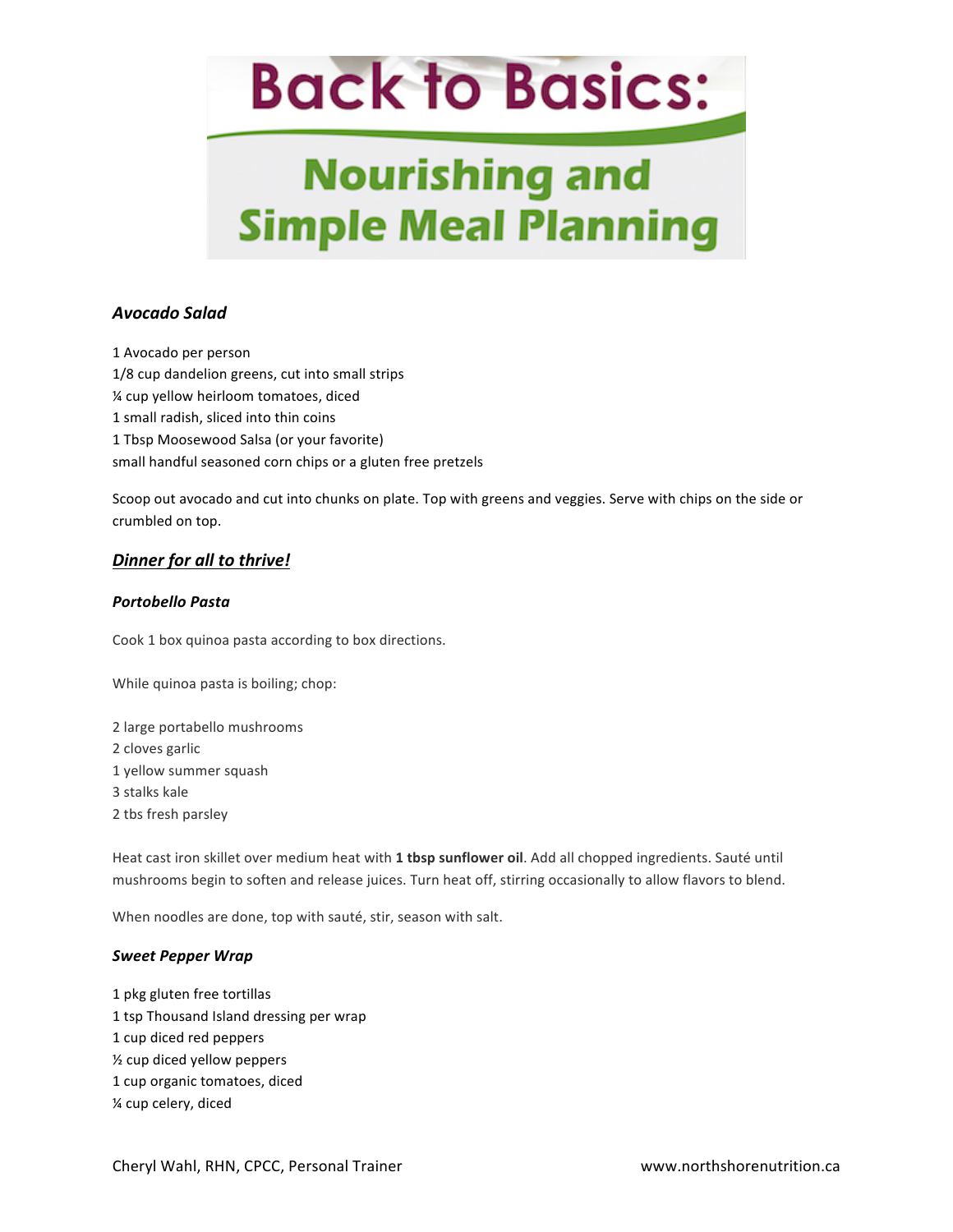## **Nourishing and Simple Meal Planning**

1 large clove garlic, minced 1 tbsp olive oil

1 tsp paprika

1 tsp chili powder

Heat oil in a skillet over medium heat. Add garlic and toss in oil. Allow to cook 1 minute. Add rest of veggies. Stir frequently and cook until just turning soft. Season with paprika and chili powder. Serve on a tortilla with organic thousand island dressing.

### *Simple Vegetable Soup*

4 cups chicken broth (organic, low sodium) 1 stalk celery, sliced thinly  $5 - 10$  baby kale leaves, cut into thin strips Fresh Parsley, diced into tiny fragments 1 dandelion leaf, diced into tiny fragments  $\frac{1}{2}$  tsp dulse 1/<sub>2</sub> cup quinoa, precooked sea salt and pepper to taste

Heat broth and over low to medium heat in a soup pan. Add all vegetables and allow mix to cook 10 minutes, stirring frequently.

Season with salt, pepper, and dulse. Serve warm with flax crackers.

#### *Avocado Slaw*

5 Cups shredded cabbage 1 medium carrot, shredded  $\frac{1}{2}$  red pepper, sliced thinly 3 ripe avocados 2 T. Olive oil 2 T. Lime Juice 2 T. Orange Juice 1 % tsp sea salt 1tsp. pepper

Scoop the avocado out of shells with a spoon. Smash avocado and mix with seasonings and juices. Mix with shredded cabbage, red pepper and carrot until well coated.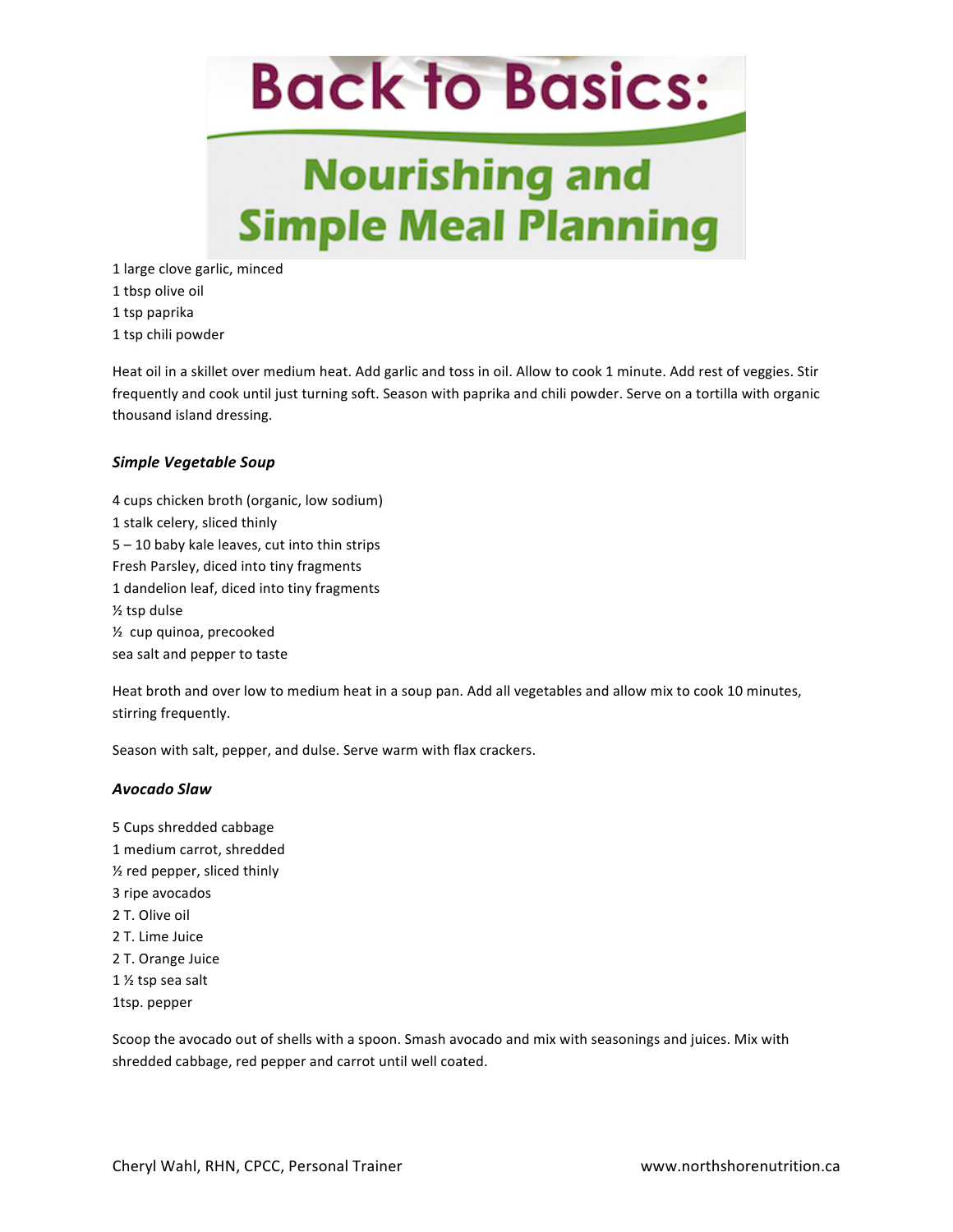## **Nourishing and Simple Meal Planning**

### *Turkey Loaf*

1  $%$  lbs ground turkey (free range organic) 1 egg % cup diced celery (may use food processer to get very fine) % cup diced kale (see above) % cup diced yellow onion (see above) ¼ cup green pepper % cup organic all natural ketchup like Muir Glenn 1 tsp sea salt 2 tsp black pepper

Lightly coat a loaf pan with coconut or olive oil. Preheat oven to 350°F. In a large bowl, add all ingredients and mash together well with your hands. Press into loaf pan. Bake for 1 hour or until turkey is cooked through.

Allow to rest 5 minutes before serving. Serve with avocado slaw.

#### *Pizza Night*

Gluten Free Pizza Crust ( I use bob's mill) Fresh Tomato Fresh Basil Olive Oil Minced Garlic Thin strips of zucchini Red sweet peppers

Bake Crust according to directions. Layer tomato, basil, spinach, olives, etc.; as you desire. Toast in oven until all toppings are warmed through and edges have turned lightly brown. I love using olive oil or pesto in place of tomato sauce, and we may do a dairy free cheese, but we haven't found one that melts very good.

#### *Nourishing Lovely Desserts & snacks-*

#### *Nourishing Banana Bread*

 $\frac{1}{2}$  cup honey  $\frac{1}{2}$  cup coconut spread 2 organic, free range eggs 2 medium organic bananas 1/3 cup unsweetened coconut milk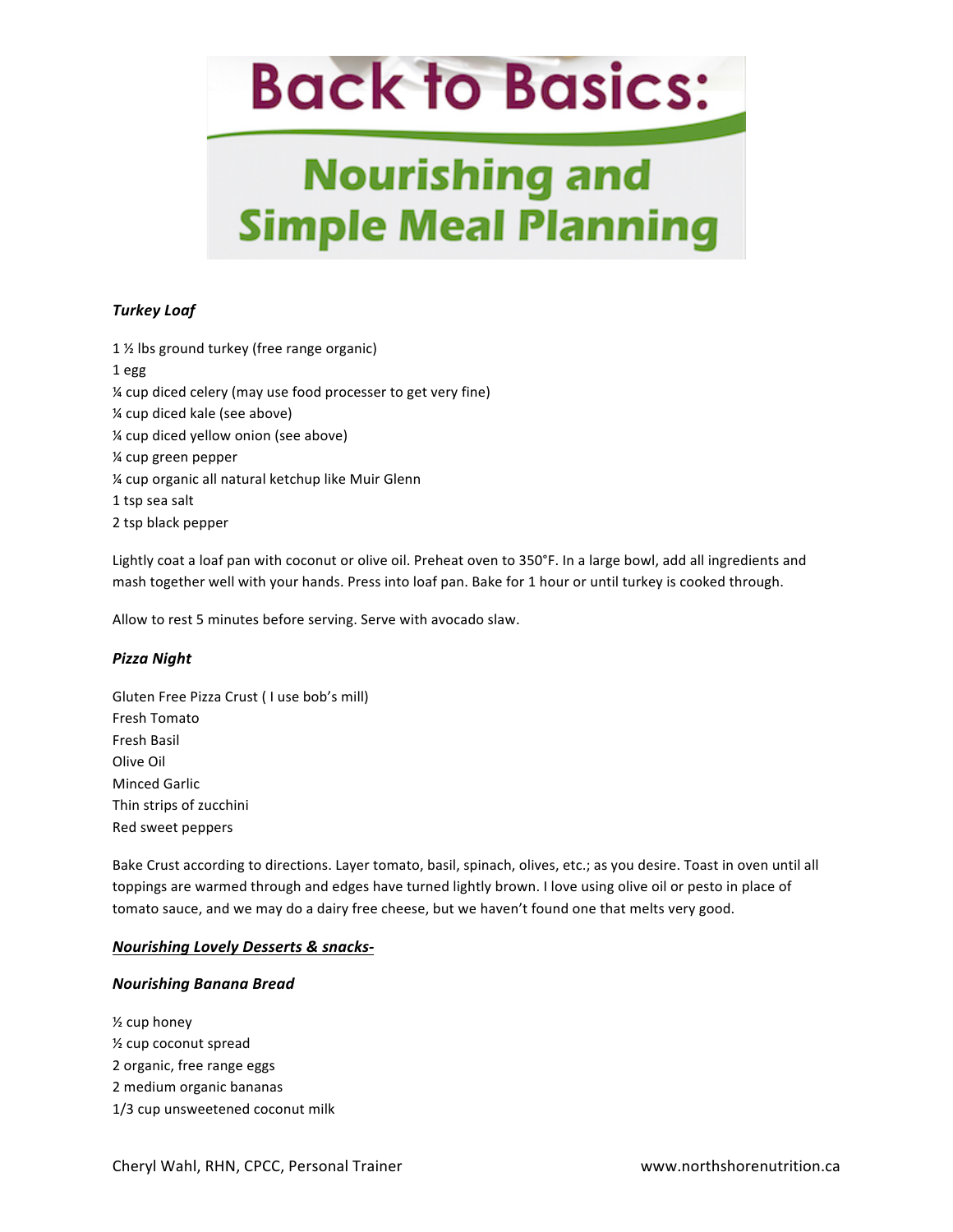## **Nourishing and Simple Meal Planning**

1 1/2 tsp vanilla extract

2 cups gluten free all purpose flour (Try Bob's Red Mill)

1 tsp aluminum free baking soda

 $\frac{1}{2}$  tsp salt

¼ cup Chia seeds

Preheat oven to 350° F. In a medium sized mixing bowl, smash the bananas with a fork until all clumps are gone. Add coconut spread and eggs and mix well. Add remaining ingredients and mix. Pour into a pre-greased loaf pan. Bake for  $50 - 55$  minutes until you can insert a toothpick and not have the bread stick to it.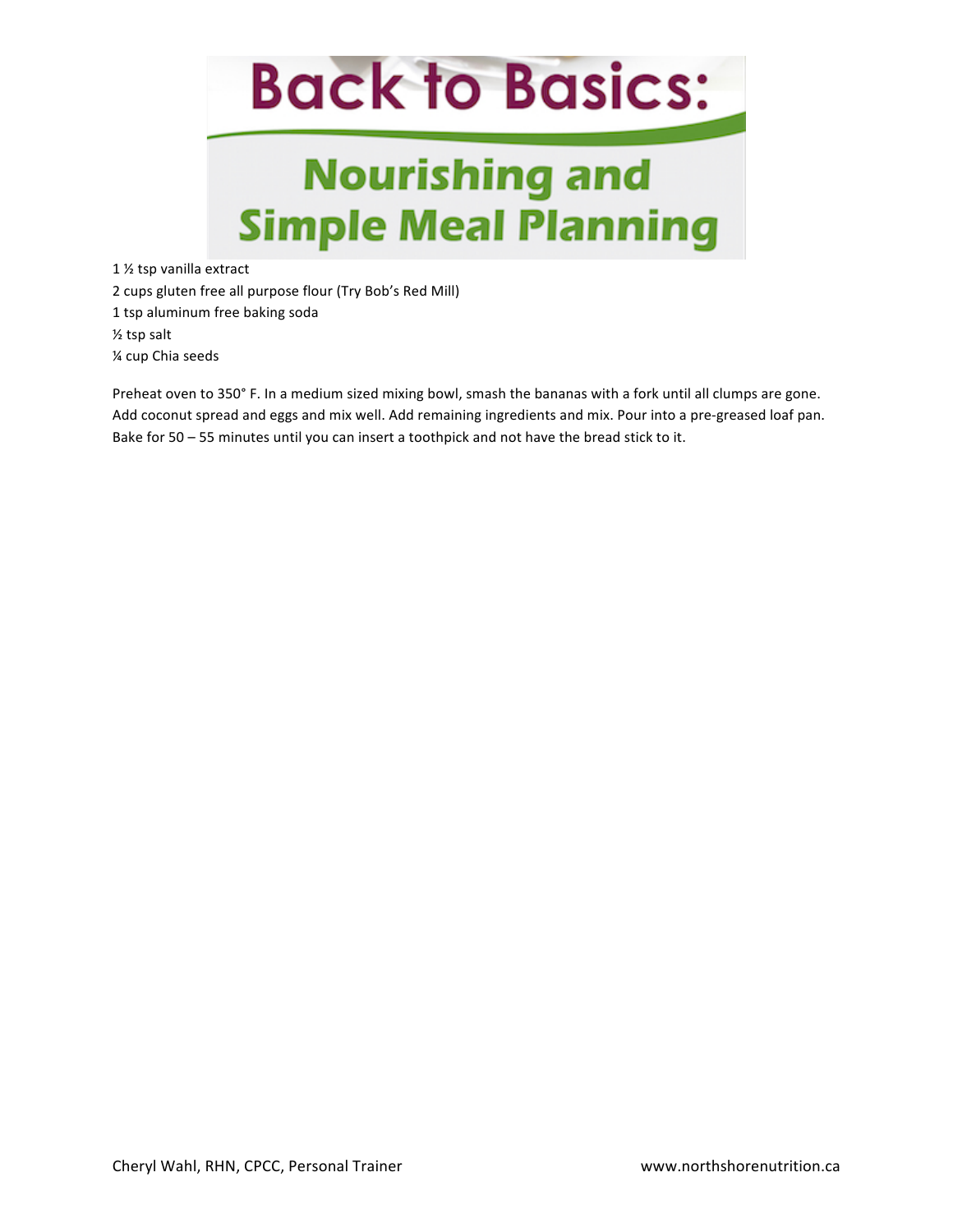## **Nourishing and Simple Meal Planning**

### **GROCERY LIST:**

Tip  $-$  highlight the things you need with a highlighter  $-$  buy organic whenever available

| Produce                          | Eggs                                      |  |  |
|----------------------------------|-------------------------------------------|--|--|
| 1 grapes                         | unsweetened coconut milk                  |  |  |
| 2 Mixed Berries                  | Coconut spread                            |  |  |
| <b>Bananas</b>                   | 2 large containers vanilla coconut yogurt |  |  |
| 1 blueberries                    | firm silken tofu                          |  |  |
| 1 watermelon                     | ground turkey                             |  |  |
| 1 honey dew                      | Grain                                     |  |  |
| lemon juice                      |                                           |  |  |
| Lime Juice                       | Granola                                   |  |  |
| 1 yellow summer squash           | quinoa                                    |  |  |
| 1 zucchini                       | whole grain amaranth                      |  |  |
| celery hearts                    | quinoa pasta                              |  |  |
| small bunch carrot               | gluten free tortillas                     |  |  |
| 1 Orange                         | <b>Flax Seeds</b>                         |  |  |
| 1 cabbage                        | Chia Seeds                                |  |  |
| 2 yellow onions                  | rolled oats                               |  |  |
| 1 bunch kale                     |                                           |  |  |
|                                  |                                           |  |  |
| 1 bunch radish                   | Lentils                                   |  |  |
| $3 - 4$ heirloom tomatoes        |                                           |  |  |
| 2 red, 1 green, 1 yellow peppers | Raw Almonds, sliced                       |  |  |
| 1 small bunch spinach            | chopped walnuts                           |  |  |
| 1 bunch fresh parsley            | <b>Canned &amp; Boxed Goods</b>           |  |  |
| $4 - 6$ avocado                  | Salsa                                     |  |  |
| 1 small bag potatoes             | Corn Chips or Gluten Free Preztels        |  |  |
| cloves garlic                    |                                           |  |  |
| 1 pkg portabella mushrooms       | <b>Baking/Cooking Needs</b>               |  |  |
| 1 large tub Mixed spring greens  | maple syrup                               |  |  |
| 1 small bunch dandelion greens   | Honey                                     |  |  |
|                                  | vanilla extract                           |  |  |
| frozen peaches                   | Himalayan sea salt                        |  |  |
| dried cherries                   | <b>GF Pizza Crust</b>                     |  |  |
|                                  | <b>GF Flour</b>                           |  |  |
| Dairy & Meat                     | pepper                                    |  |  |